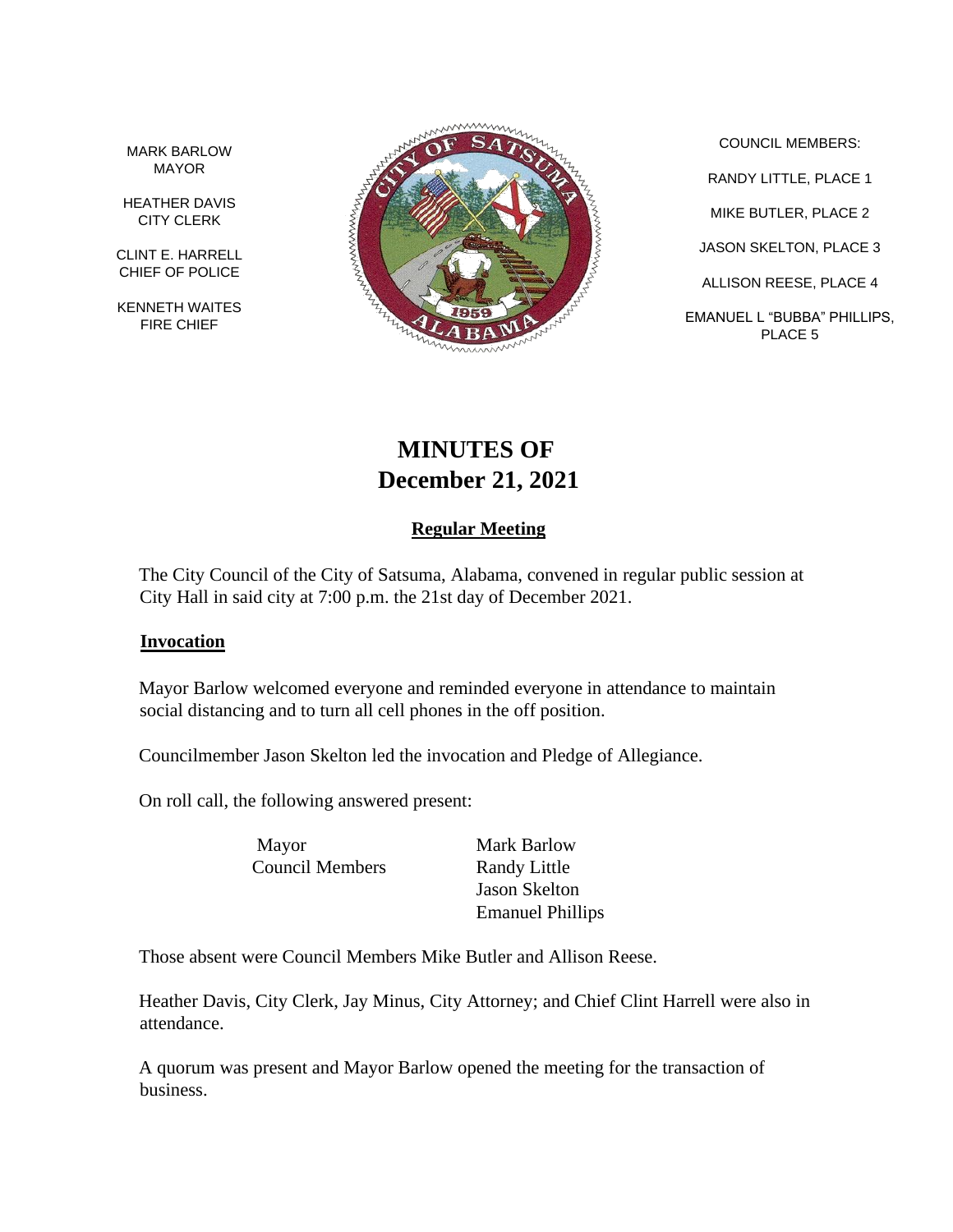#### **Agenda**

On a motion made by Councilmember Skelton to approve the agenda with the addition of item "g", and seconded by Councilmember Little, the motion carried unanimously.

## **Approval of Minutes**

Mayor Barlow presented the minutes from the Regular Meeting held on December 7, 2021. Councilmember Jason Skelton made a motion to approve the minutes as presented. Councilmember Little seconded the motion and the motion carried unanimously.

#### **Recognitions**

None

**Visitors**

None

#### **Mayor's and Council's Reports:**

#### **Mayor's Report**

Mayor Barlow expressed his condolences to several families on the death of their loved ones throughout the City of Satsuma. Mayor Barlow also expressed his wishes for Councilmember Little's mother as she currently ill.

Mayor Barlow reported Robbie Strom with GMC was unable to attend the meeting tonight to give an update on the GOMESA project and it would be rescheduled as soon as possible.

## **Public Services – Councilmember Little**

Councilmember Little reported the hours of the trash ramp and garbage services for the Christmas and New Year's Holiday.

Councilmember Little wished everyone a Merry Christmas.

## **Public Safety – Councilmember Butler**

Chief Clint Harrell reported on the recent auto burglaries in the city and reminded everyone to not leave valuables in plain view and to lock their vehicles accordingly. Chief Harrell also asked if any citizens that have cameras and notice anyone being around their vehicles or homes, please report any suspicious activity to the police department.

Chief Harrell also reported the police department will be hiring one employee soon and there is potential for a second hiring as well within the next couple of weeks.

## **Administration – Councilmember Skelton**

Councilmember Skelton stated that he and his family enjoyed spending time with the city employees December 17, 2021. Lunch was provided by his family to the city employees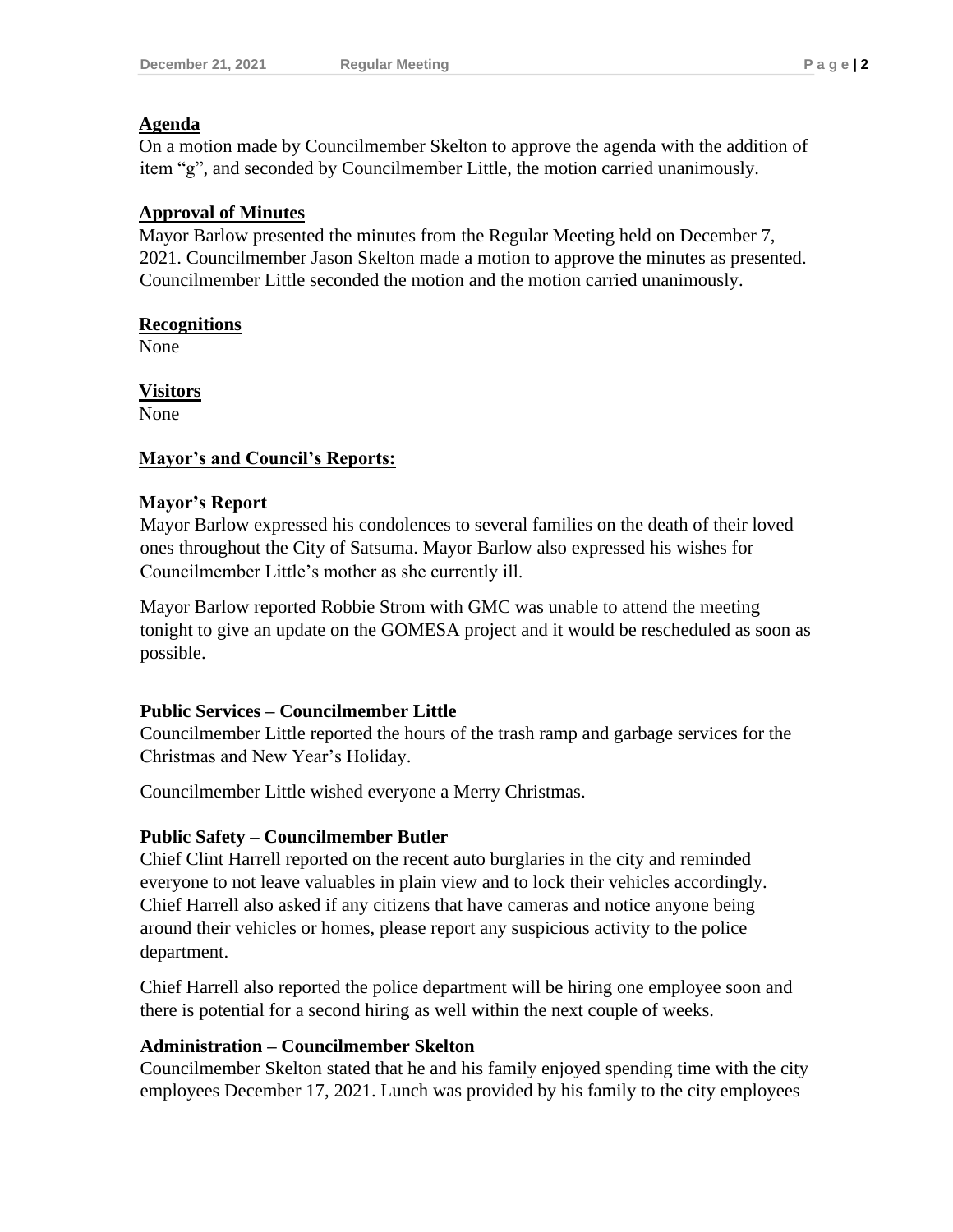as a thank you for all of their hard work done during the year. Councilmember Skelton wished each and every one a Merry Christmas.

#### **Parks & Recreation – Councilmember Reese**

Mayor Barlow reported that demolition will start soon on Steele Creek Lodge for the upcoming renovations.

Mayor Barlow stated that there was a complaint recently about the bathrooms at Steele Creek and that has been corrected. He also stated that the kayak launch has been worked on and leaned up.

#### **Public Works – Councilmember Phillips**

Councilmember Phillips reported public works department has been cleaning up around the department by pressure washing the building, re-stripping the parking lot and repainted the eves around the building.

Councilmember Phillips reported that public works cleaned out the inside of the building at public works that has fire and police department stuff still inside with the help of Chief Waites and Lt. Dix. The generator at public works was repaired and serviced as well as the leaf vacuum.

Councilmember Phillips stated that the restrooms at steel creek lodge had been bleached and cleaned. The parking lot lights were also repaired after finding a faulty timer. There were five loads of slag delivered and put down at the kayak launch. Public works also cut down the shoulder of the road beginning at the south service road to allow for water drainage.

Councilmember Phillips also stated that the nativity scene had been placed in Baldwin Square as requested. He also mentioned that some complaints had been posted on Facebook about the public works department and asked that those citizens posting this information to get out and ride around the city and look closer.

#### **Items for Consideration**

#### **A. Consideration of payment of the bills in the amount of \$19,541.55**

On a motion by Councilmember Skelton and seconded by Councilmember Phillips with all voting "aye" Council unanimously approved and the motion carried.

#### **B. Discussion and consideration to purchase a renewal ad with the Satsuma High School Tennis Team in the amount of \$100.00.**

On a motion by Councilmember Skelton and seconded by Councilmember Phillips with all voting "aye" Council unanimously approved and the motion carried.

## **C.** Discussion and **consideration of to purchase an ad for the Satsuma High School Baseball Team in the amount of \$150.00.**